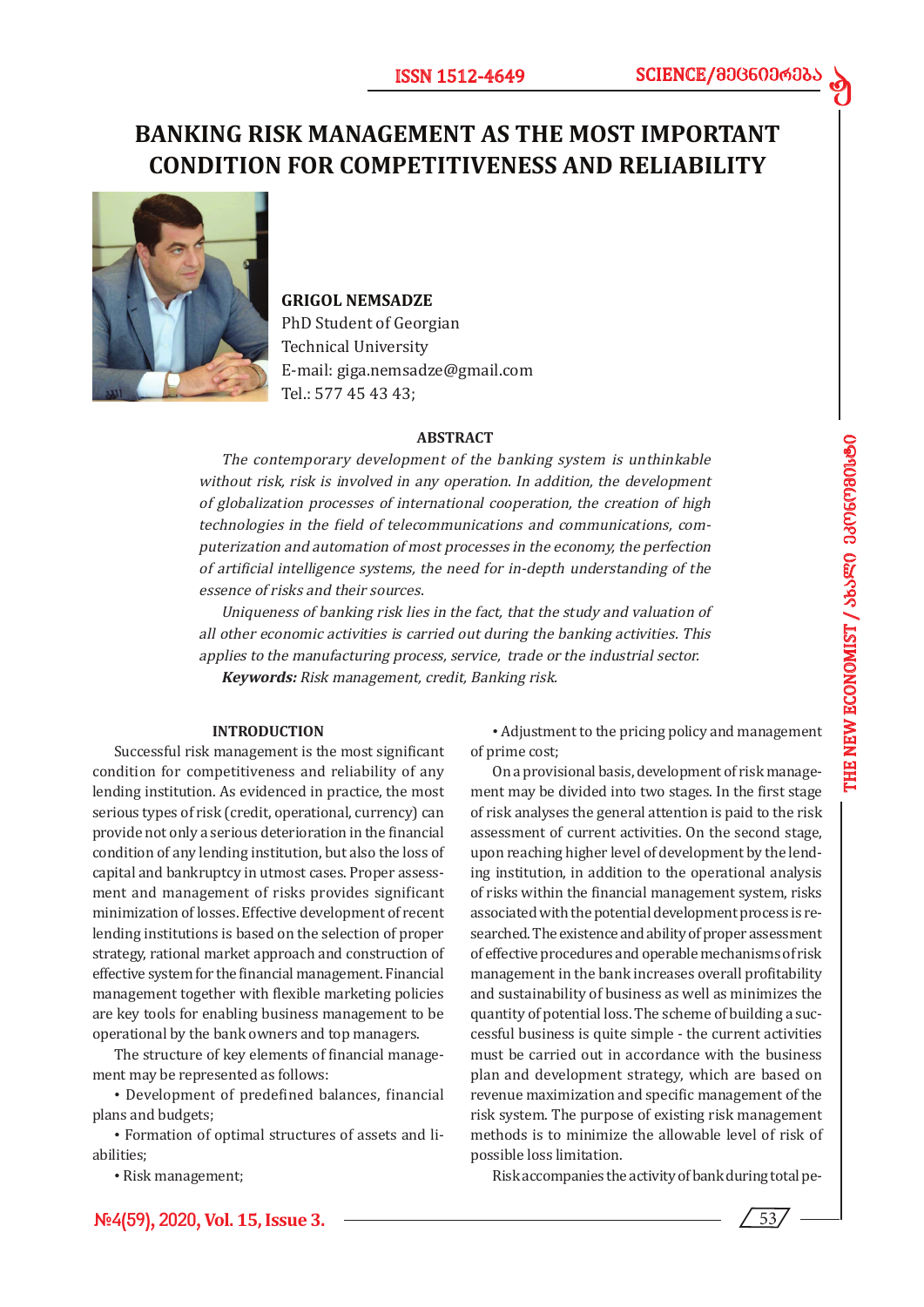riod of its business activity and normally is determined as the hazard, the possibility of loss or damage. Risk is estimated as the negative event which if not completely excluded should be limited upon opportunity. In general, complex control of risks with specific forms includes problem field research, identification, systematization, analyses, quantitative assessment and management of risks. The above mentioned procedures are not always performed in the risk control process. Besides, problem of risks assessment and management is not infrequently reduced to the pure mathematical or technological issues, leading to the alteration of its essence.

Banking risks as a research subject are known not only to the modern commonwealth. Their importance in the regulation of banking activities was noted by researches as early as the XVIII and XIX centuries, in particular, N. Bunge in his study of credit and banks noted "the need to balance insurance premiums (accounting interest) with the risk size. The latter circumstance is very seldom used in the calculation, however there is nothing fairer as the insurance premium being proportionate with the reliability of the guarantee, and forcing each class of credit consumers to allocate costs proportional with the size of the losses which may be the cause of their disability. Undoubtedly, honesty and accuracy in fulfilling credit obligations also have a great impact on risk reduction ... "[3].

Consideration of banking risks significance remains a matter of debate until today. In the number of cases, all in all, their main point will be replaced with their reason of origin, that is, everything will be reduced to different circumstances, factors leading to losses. Therefore, for example, according to I. V. Berner and J. K. Cole, credit risk as a type of banking risk - are unforeseen circumstances that can arise before the end of the loan repayment. According to M. K. Ong, credit risk is the risk directed to losses should the contractor fails to perform its obligations within the agreed time according to the agreement. Quite often the essence of the risk is reduced to the uncertainty that is revealed in some transaction.

 There are many different definitions of risk in the national literature. At risk is usually understood the possibility of danger, of failure; Action in the hope of a happy ending to success, indicating two sides of risk: danger and a successful end.

 From a clear terminological point of view, "risk" - Italian risico - is a threat; to take a risk; Literally – to travel around a scale, steep cliff; According to V. Dali, risk is to take a journey to success, wrong case, to dare, to go to "possibility", to do something without proper estimation, to hope for chance, to hope for happiness, to act in a new free way. In the beginning, calculation of risk had mathematical image and only in future the

influence of risk upon multiple problems solving and study decision as an optimal option were transferred to separate aspects of public and economic life.

 Modern scientists are unanimous in the fact that risk, which turns out to be an objective event of any human activity, is simultaneously a historical economic category. Financial risks arose during the emergence of cash flow and "borrower-creditor" relationships and accompanied the activities of the commercial structure. The "fee for risk" was first used in the Entrepreneurial Income Structure by Adam Smith in a study of entrepreneurial profits as compensation for possible risks associated with entrepreneurial activity.

 The entrepreneurial business risk was most actively studied by the representatives of German economical school Mangoldt and Thünen who conducted studies on the association of entrepreneurial profit and entrepreneurial risk with the entrepreneurial personality. Mangolt believed that a time factor was needed to assess and manage risk, more precisely to study risk dynamics.

 In the 1930s, economists A. Marshall and A. Pigou developed the basic neoclassical theories of entrepreneurial risk, which were based on entrepreneurship and defined profit as a random quantity..

 Economist D. M. Keynes defined financial risk as the uncertainty of receiving the expected return on investment. He believed that the cause of uncertainty was the future-oriented nature of the economic process itself and suggested strengthening the role of the state in reducing the degree of uncertainty in the economy.[1]

 In the Financial-Credit Dictionary, banking risk is defined as "the risk of losses due to the specifics of banking operations carried out by credit institutions". A. A. Khandurev speaks of risk as danger or the possibility of losses in the event of adverse circumstances.

The peculiarity of banking risk, which is closely related to the essence of banking activity, is that it is manifested both in the production process and in the circulation of public products, as well as in the field of exchange and payment turnover[2]

Mainly in relation to the bank business modern foreign specialists give explanations of bank risk complex and they consider under risk the occurrence of foreseen or unforeseen circumstances in bank business. J. Sink considers risk as uncertainty, which is related to any circumstance or its outcome, while probability is characterized by the distribution of probabilities of occurrence of any circumstance.

Considerations of georgian economists I. Kovzanadze, G. Gamsakhurdia, M. Kakulia, J. Shatirishvili, Z. Chkhaidze, A. Kutateladze, G. Tsaava, Kh. Barbakadze, R. Burdiashvili, V. Mosiashvili. L. Asatiani et al. regarding bank management is almost similar with above men-

ed

54 **#4(59), 2020, Vol. 15, Issue 3.**